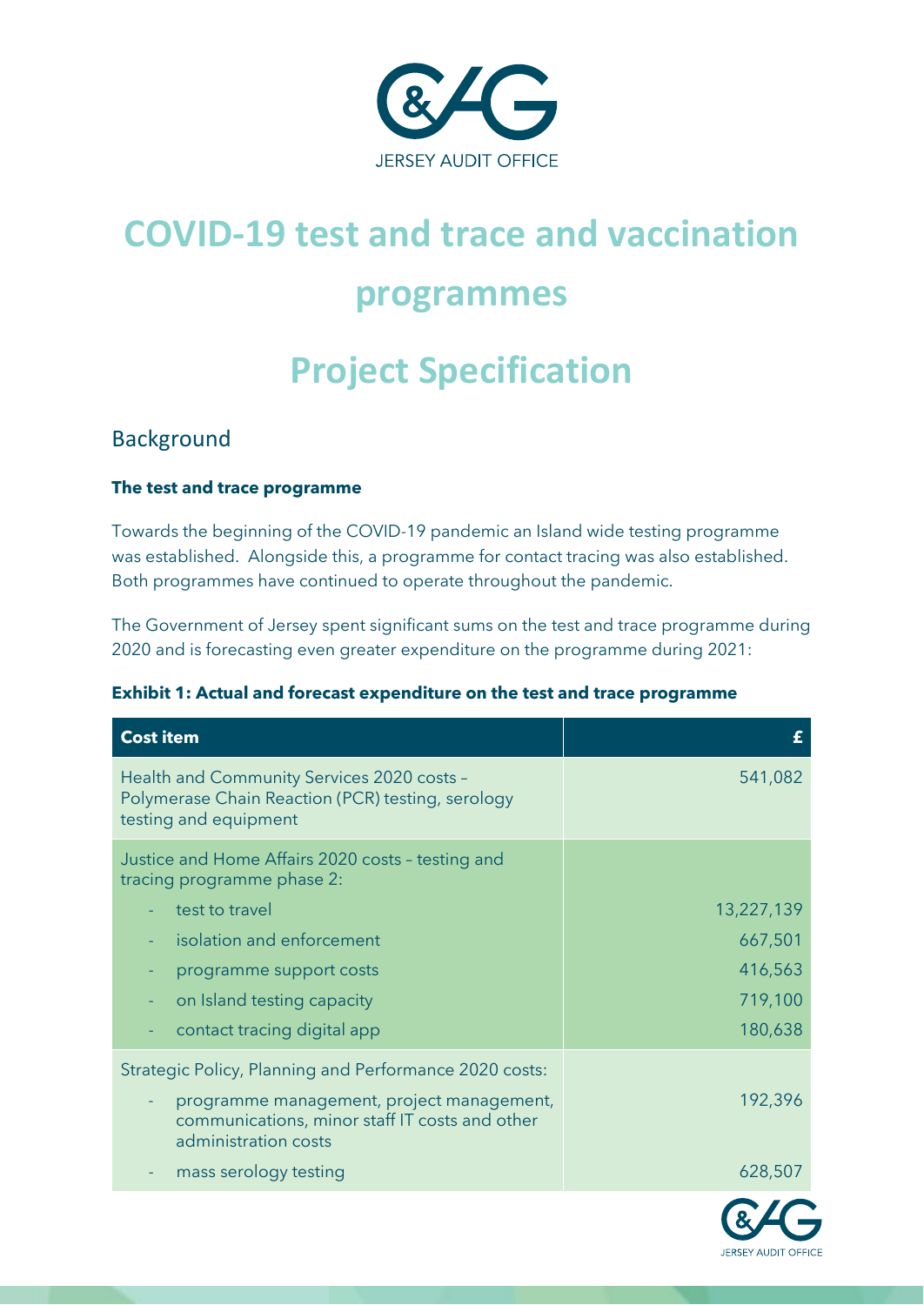| <b>Cost item</b>                                        |            |
|---------------------------------------------------------|------------|
| healgen testing kits                                    | 720,291    |
| Total 2020 costs                                        | 17,293,217 |
| 2021 forecast costs on test and trace programme         | 39,000,000 |
| <b>Overall forecast expenditure to 31 December 2021</b> | 56,293,217 |

*Source: States of Jersey Annual Report and Accounts 2020 and 2021 Mid-Year Review*

#### **The vaccination programme**

The vaccination programme is a key strategic tool to fight the COVID-19 virus and help reopen the economy. The roll-out of the COVID-19 vaccine in Jersey began in December 2020 and is aligned to the vaccination programme roll-out in the UK.

At 3 October 2021, the Government of Jersey reported that:

- over 157,000 doses have been administered in total
- 87% of the resident population aged 18 years and over has been administered a first dose, and 85% has been fully vaccinated
- 49% of the population of 16-17 year olds has received a first dose; and
- 5,337 third doses have been administered, with 41% of those aged over 80 having received a third dose.

Three COVID-19 vaccines are currently in use in the vaccination programme across the UK and in Jersey. These are:

- COVID-19 Vaccine Pfizer BioNTech
- COVID-19 Vaccine AstraZeneca; and
- COVID-19 Vaccine Moderna.

The Jersey vaccination programme to date has been delivered in three ways:

- through appointments booked at the vaccination centre at Fort Regent
- through a mobile unit which has visited care homes and individuals who are not able to access the vaccination centre; and
- through 'rock-up' clinics run at specific times in popular and easily accessible locations.

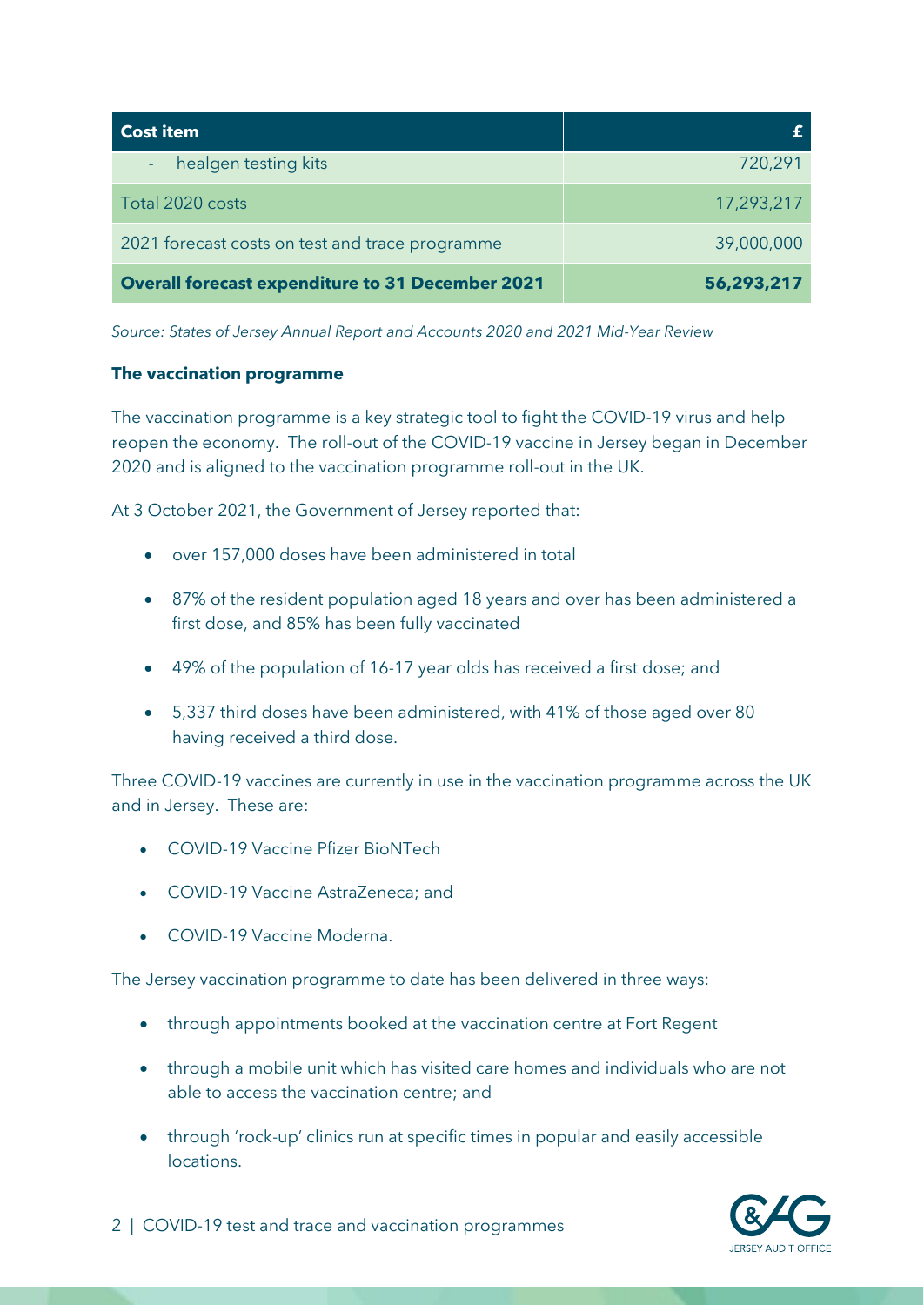£383,000 was spent on the vaccine programme during 2020. An additional £8 million is planned to be spent on the COVID-19 vaccine programme during 2021.

# The Functions of the Comptroller and Auditor General (C&AG)

Article 11 of the Comptroller and Auditor General (Jersey) Law 2014 requires the C&AG to:

- provide the States with independent assurance that the public finances of Jersey are being regulated, controlled, supervised and accounted for in accordance with the Public Finances (Jersey) Law 2005
- consider and report to the States on:
	- o the effectiveness of internal controls of the States, States funded bodies and funds
	- o the economy, efficiency and effectiveness in the way the States, States funded bodies and funds use their resources; and
	- o the general corporate governance arrangements of the States, States funded bodies and funds; and
- make recommendations to bring about improvement where improvement is needed.

## Objectives of this review

The review will evaluate:

#### **Test and trace programme**

- set up of the programme including:
	- o initial planning and decision-making
	- o objectives and purpose of the programme; and
	- o planning, delivery and performance management of the tests
- governance of the programme
- changes to objectives and purpose of the programme as the pandemic progressed
- funding of the programme



3 | COVID-19 test and trace and vaccination programmes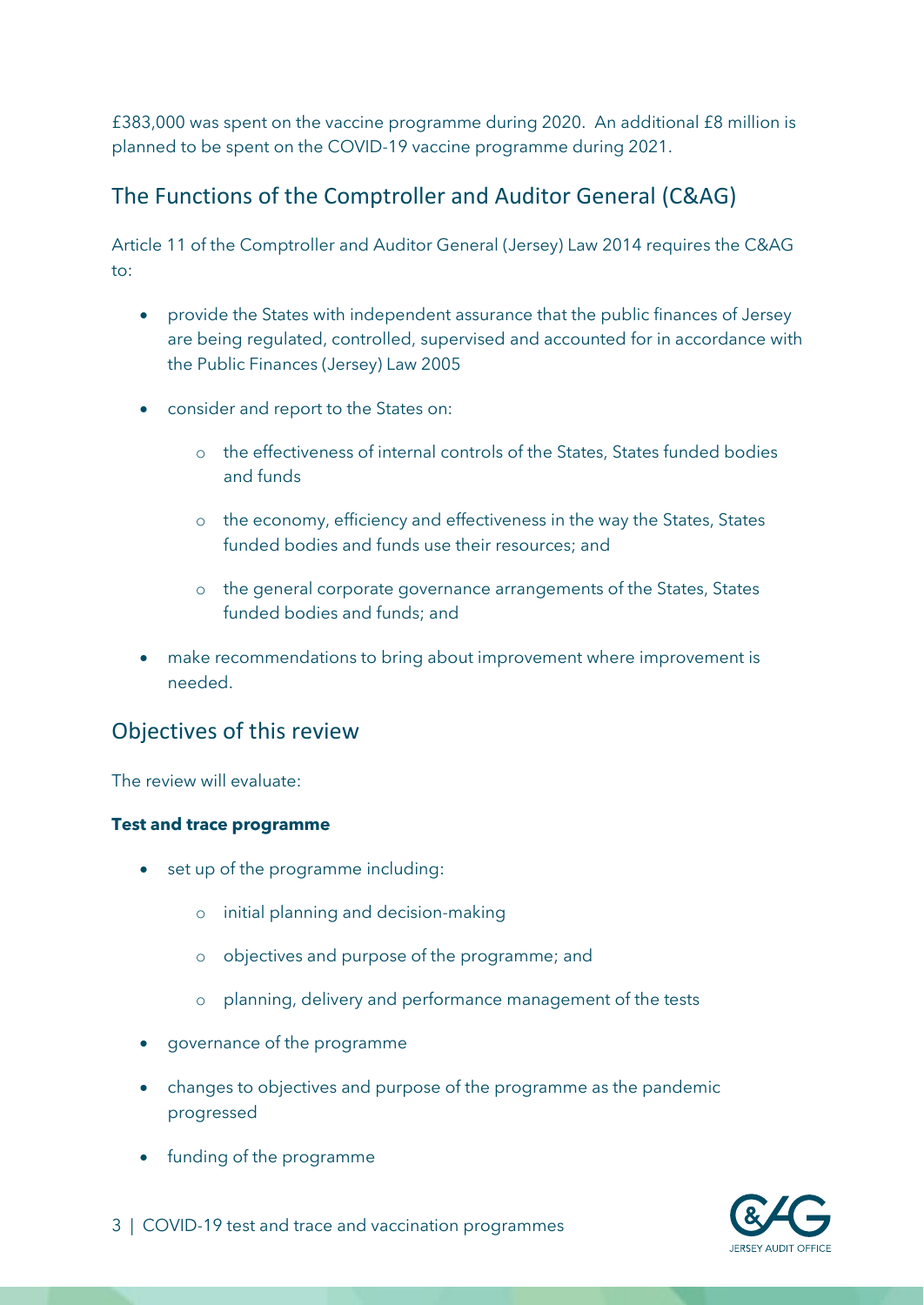- the commercial arrangements put in place
- testing capacity, activity, performance and effectiveness including planning and forecasting and performance against key commitments
- advice given to the public in the event of a positive test
- contact tracing capacity, activity, performance and effectiveness including planning and forecasting, effectiveness of communications and performance against key commitments
- the impact of the programme on children, young adults, those with learning disabilities, ethnic minority groups; and
- the monitoring of inequalities.

#### **Vaccine programme**

- the Government's approach to the identification and authorisation of potential vaccines
- set up of the vaccine programme including initial planning and decision-making, objectives and targets
- governance of the programme
- liaison with delivery agencies
- funding of the programme
- the commercial arrangements put in place
- the arrangements for deployment of the vaccines
- effectiveness of communications
- performance and effectiveness of the programme
- monitoring of vaccine safety
- the impact of the programme on children, young adults, those with learning disabilities, ethnic minority groups
- the monitoring of inequalities; and
- the challenges that the Government needed to manage as it deployed the vaccine.

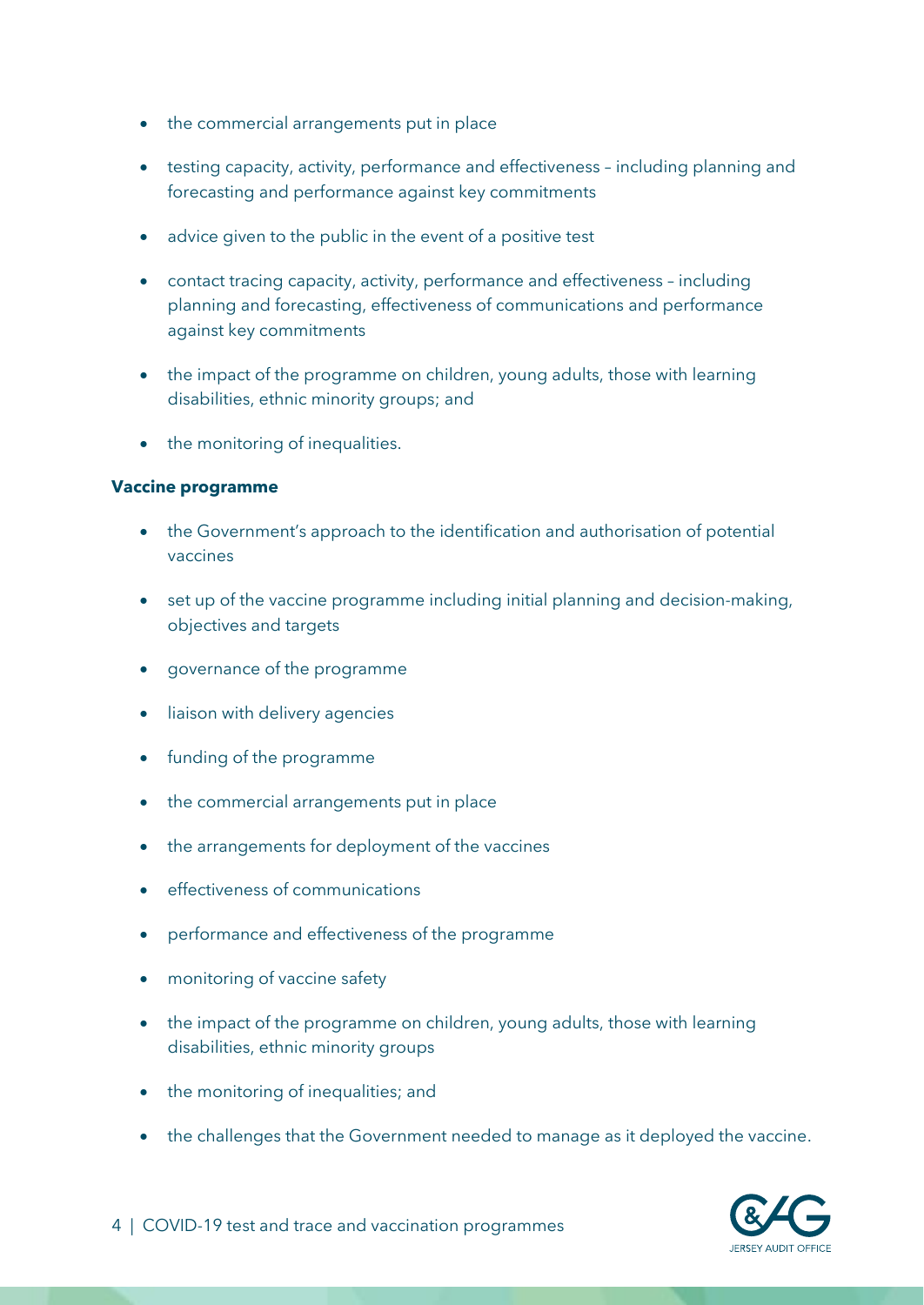## Scope

The review will extend to those departments involved with the test and trace and vaccine programmes, including:

- Health and Community Services
- Justice and Home Affairs; and
- Strategic Policy, Planning and Performance.

The objectives and/or scope of the review may be amended in the course of the review in the light of emerging findings or other matters arising.

# Approach

The review will commence with an initial documentation request encompassing both publicly available and internal documents. The findings of the document review will be followed up by interviews with key officers and potentially with other stakeholders.

The detailed work will be undertaken by an affiliate engaged by the C&AG. Fieldwork is planned to commence in November 2021.